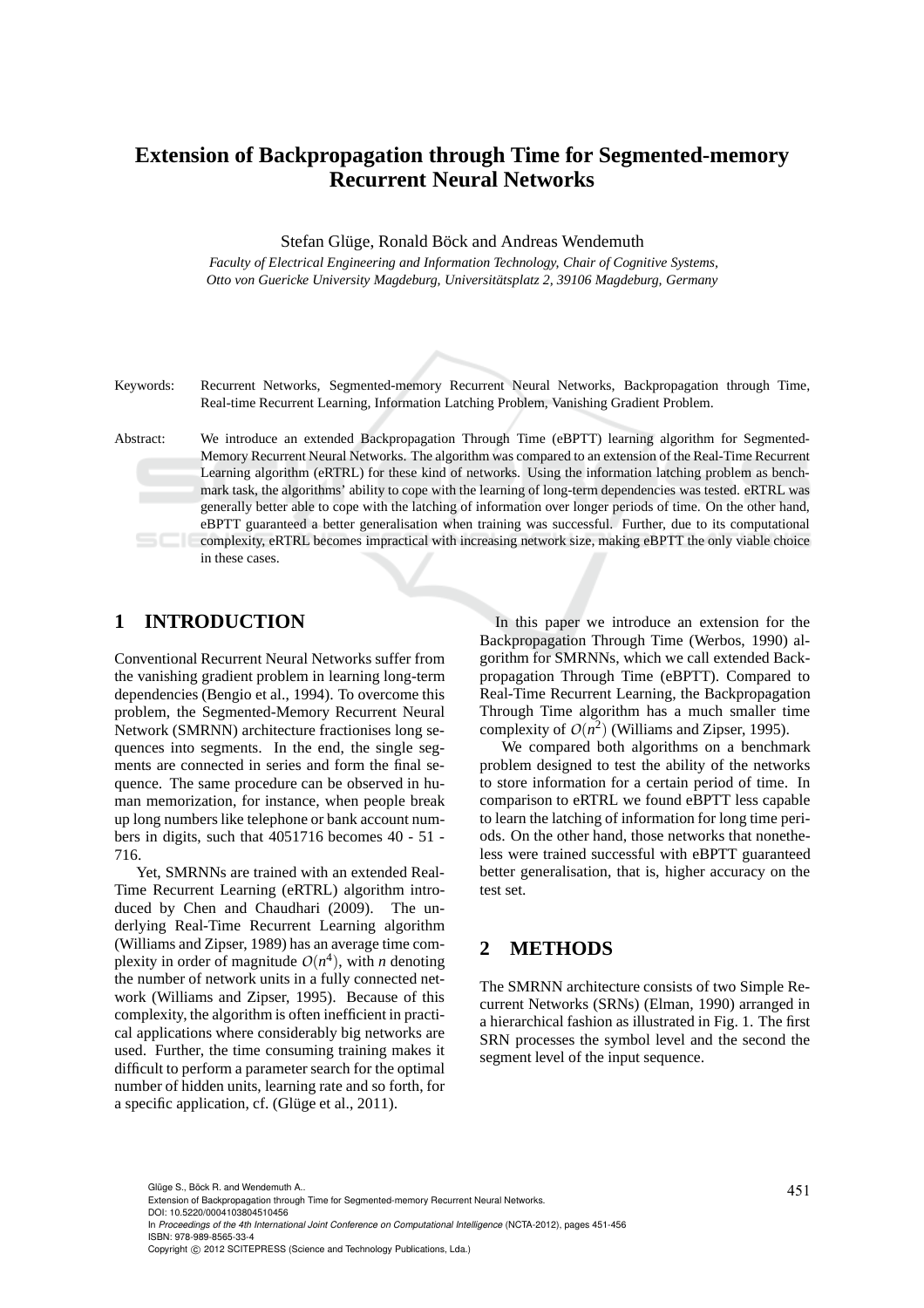

#### **2.1 Forward Processing in SMRNNs**

We use the receiver-sender-notation to describe the processing in the network. The upper index of the weight matrices refer to the corresponding layer and the lower index to the single units. For example,  $W_{ki}^{xu}$ denotes the connection between the *k*th unit in hidden layer 1  $(x)$  and the *i*th unit in the input layer  $(u)$ (cf. Fig. 1). Moreover, *f*net is the transfer function of the network and  $n_u$ ,  $n_x$ ,  $n_y$ ,  $n_z$  are the number of units in the input, hidden 1, hidden 2, and output layer.

The introduction of the parameter *d* on segment level makes the main difference between a cascade of SRNs and an SMRNN. It denotes the length of a segment, which can be fixed or variable. The processing of an input sequence starts with the initial symbol level state  $\mathbf{x}(0)$  and segment level state  $\mathbf{v}(0)$ . At the beginning of a segment (segment head SH)  $\mathbf{x}(t)$  is updated with  $\mathbf{x}(0)$  and input  $\mathbf{u}(t)$ . On other positions **x**(*t*) is obtained from its previous state **x**(*t* − 1) and input  $\mathbf{u}(t)$ . It is calculated by

$$
x_k(t) = \begin{cases} f_{\text{net}}\left(\sum_{j}^{n_x} W_{kj}^{xx} x_j(0) + \sum_{i}^{n_u} W_{ki}^{xu} u_i(t)\right), \text{ if SH} \\ f_{\text{net}}\left(\sum_{j}^{n_x} W_{kj}^{xx} x_j(t-1) + \sum_{i}^{n_u} W_{ki}^{xu} u_i(t)\right), \\ 0, \text{ otherwise} \end{cases}
$$

where  $k = 1, \ldots, n_x$ . The segment level state **y**(0) is updated at the end of each segment (segment tail ST) as

$$
y_k(t) = \begin{cases} f_{\text{net}}\left(\sum_{j}^{n_y} W_{kj}^{yy} y_j(t-1) + \sum_{i}^{n_x} W_{ki}^{yx} x_i(t)\right), \\ y_k(t-1), \text{ otherwise} \end{cases} \text{ if } ST \tag{2}
$$

where  $k = 1, \ldots, n_v$ . The network output results in forwarding the segment level state

$$
z_k(t) = f_{\text{net}}\left(\sum_{j}^{n_y} W_{kj}^{zy} y_j(t)\right) \quad \text{with} \quad k = 1, \dots, n_z.
$$
\n(3)

While the symbol level is updated on a symbol by symbol basis, the segment level changes only after *d* symbols. At the end of the input sequence the segment level state is forwarded to the output layer to generate the final output. The dynamics of an SM-RNN processing a sequence is shown in Fig. 2.

#### **2.2 Extension of BPTT for SMRNNs**

In the following, we describe how to adapt online Backpropagation Through Time to SMRNNs. That is, the error at the output at the end of a sequence is used instantaneously for weight adaptation of the network. Learning is based on minimizing the sum of squared errors at the end of a sequence of *N* segments,

$$
E(t) = \begin{cases} \sum_{k=1}^{n_z} \frac{1}{2} (z_k(t) - d_k(t))^2, & \text{if } t = Nd \\ 0, & \text{otherwise} \end{cases}
$$
 (4)

where  $d_k(t)$  is the desired output and  $z_k(t)$  is the actual output of the *k*th unit in the output layer.

The error is propagated back through the network and also back through time to adapt the weights. Further, it is not reasonable to keep the initial states **y**(0) =  $f_{\text{net}}(\mathbf{a}^{yy}(0))$  and  $\mathbf{x}(0) = f_{\text{net}}(\mathbf{a}^{xx}(0))$  fixed, thus, the initial activations  $\mathbf{a}^{yy}(0)$  and  $\mathbf{a}^{xx}(0)$  are also learned. Here, the upper index of the activations refer to the corresponding layer and a lower index to the single units. For example,  $a_k^{yx}$  $\frac{dx}{dt}$  is the activation at the *k*th unit in the hidden layer 2 that results from connections from the hidden layer 1, which is simply *a yx*  $\sum_{i}^{yx}(t) = \sum_{i}^{n_x} W_{ki}^{yx} x_i(t).$ 

The gradient of  $E(t)$  can be computed from the injecting error

$$
e_k(t) = z_k(t) - d_k(t). \tag{5}
$$

Using the back propagation procedure we compute the delta error. The  $\delta_k(t)$  is a short hand for  $\partial E(t)/\partial a_k$ representing the sensitivity of  $E(t)$  to small changes of the *k*th unit activation. The deltas for the output units  $\delta^{zy}$ , hidden layer 2 units  $\delta^{yy}$ , and hidden layer 1 units  $\delta^{yx}$  at the end of a sequence  $(t = Nd)$  are

$$
\delta_k^{zy}(t) = f'_{\text{net}}(a_k^{zy}(t))e_k(t),\tag{6}
$$

$$
\delta_k^{yy}(t) = f'_{\text{net}}(a_k^{yy}(t)) \sum_{i=1}^{n_z} W_{ik}^{zy} \delta_i^{zy}(t) \tag{7}
$$

$$
\delta_k^{yx}(t) = f'_{\text{net}}(a_k^{yx}(t)) \sum_{i=1}^{n_z} W_{ik}^{zy} \delta_i^{zy}(t).
$$
 (8)

At that point, we unroll the SMRNN on segment level to propagate the error back in time. The state of the hidden layer 2 changes *only* at the end of a segment  $t = nd$  and  $n = 0, \ldots, N - 1$ . Therefore, the delta error for the hidden layer 2, and hidden layer 1 units results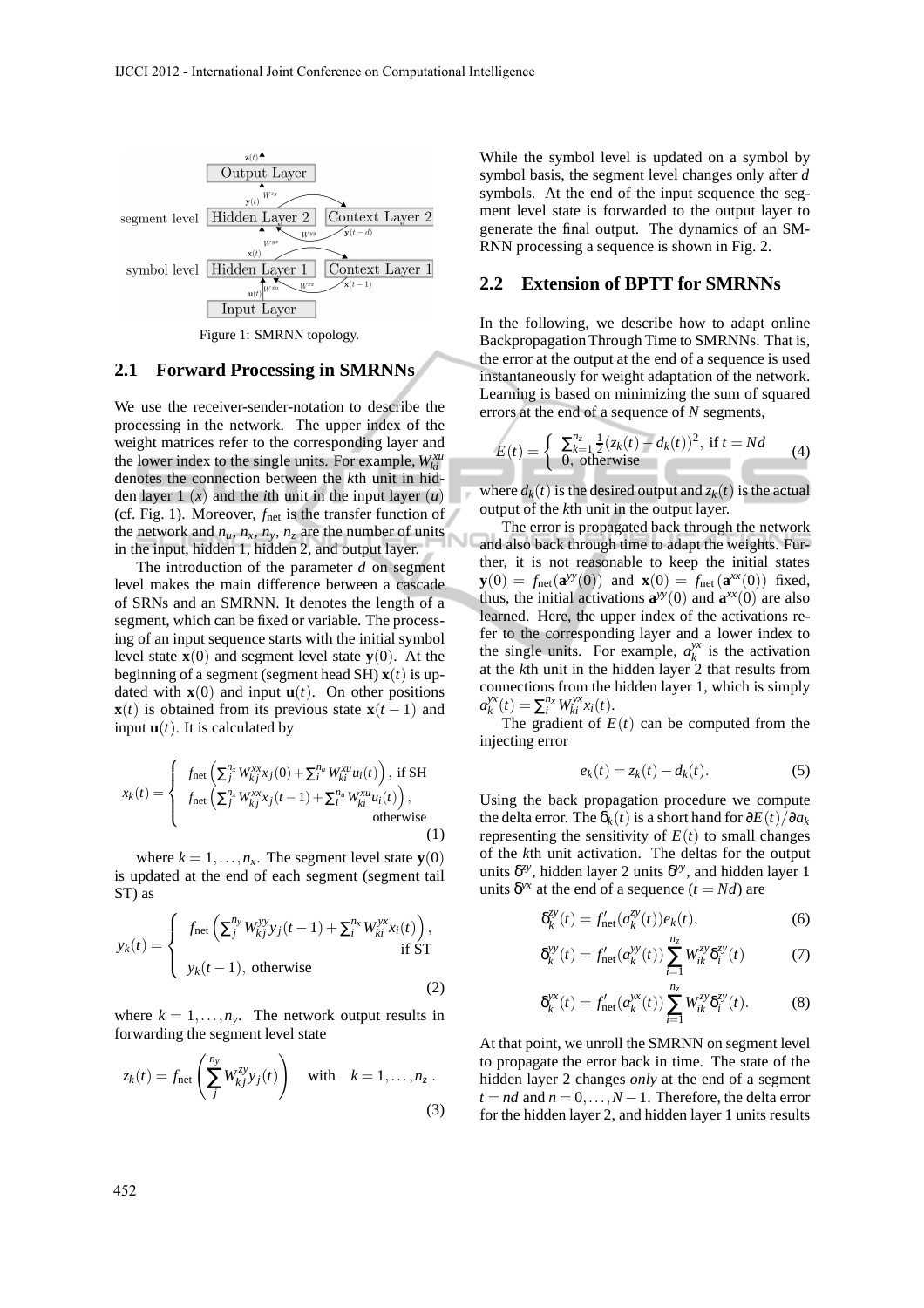

Figure 2: SMRNN dynamics for a sequence of three segments with fixed interval *d*. Processing on symbol level is described by Eq. 1 and illustrated in the dashed squares. The segment level above, is processes as described by Eq. 2. Finally, Eq. 3 describes how the network output *z* is obtained for the sequence.

in

$$
\delta_k^{yy}(nd) = f'_{\text{net}}(a_k^{yy}(nd)) \sum_{i=1}^{n_y} W_{ik}^{yy} \delta_i^{yy}((n+1)d), \quad (9)
$$

$$
\delta_k^{yx}(nd) = f'_{\text{net}}(a_k^{yx}(nd)) \sum_{i=1}^{n_y} W_{ik}^{yy} \delta_i^{yy}((n+1)d). \quad (10)
$$

Once the computation was performed down to the beginning of the sequence  $(t = 0)$ , the gradient of the N weights and initial activation on segment level is computed by

*i*=1

$$
\Delta W_{ij}^{zy} = \delta_i^{zy}(Nd)y_j(Nd), \qquad (11)
$$

$$
\Delta W_{ij}^{yy} = \sum_{n=1}^{N} \delta_i^{yy}(nd)y_j((n-1)d),
$$
 (12)

$$
\Delta W_{ij}^{yx} = \sum_{n=2}^{N} \delta_i^{yx}(nd)x_j((n-1)d), \qquad (13)
$$

$$
\Delta a_i^{yy} = \delta_i^{yy}(0). \tag{14}
$$

For the adaptation of the weights on symbol level we apply the Backpropagation Through Time procedure repetitively for every time step  $\tau = 0, \ldots, d$  for every segment of the sequence. That is, for the end of a segment  $(\tau = d)$ 

$$
\delta_k^{xx}(d) = f'_{\text{net}}(a_k^{xx}(d)) \sum_{i=1}^{n_y} W_{ik}^{yx} \delta_i^{yx}(d), \quad (15)
$$

$$
\delta_k^{xu}(d) = f'_{\text{net}}(a_k^{xu}(d)) \sum_{i=1}^{n_y} W_{ik}^{yx} \delta_i^{yx}(d), \quad (16)
$$

and for  $\tau < d$  we get

$$
\delta_k^{xx}(\tau) = f'_{\text{net}}(a_k^{xx}(\tau)) \sum_{i=1}^{n_x} W_{ik}^{xx} \delta_i^{xx}(\tau + 1), \qquad (17)
$$

$$
\delta_k^{xu}(\tau) = f'_{\text{net}}(a_k^{xu}(\tau)) \sum_{i=1}^{n_x} W_{ik}^{xx} \delta_i^{xx}(\tau + 1).
$$
 (18)

When the computation was performed to the beginning of a segment ( $\tau = 0$ ), the gradient of the weights and initial activation on symbol level is computed by

$$
\Delta W_{ij}^{\text{av}} = \sum_{\tau=1}^{d} \delta_i^{\text{xx}}(\tau) x_j(\tau - 1), \tag{19}
$$

$$
\Delta W_{ij}^{xu} = \sum_{\tau=2}^{d} \delta_i^{xu}(\tau) u_j(\tau - 1), \qquad (20)
$$

$$
\Delta a_i^{xx} = \delta_i^{xx}(0). \tag{21}
$$

Note that the sums in Eq. 13 and 20 start at  $n = 2$ and  $\tau = 2$ , respectively. This is due to the fact, that at time  $t = 0$  the hidden layer 2 has no input from hidden layer 1 and further, hidden layer 1 has no input from the input layer (cf. Fig. 2).

The computed gradients can be used right away to change the networks weights and initial activations to

$$
\tilde{W}_{ij} = W_{ij} - \alpha \Delta W_{ij} + \eta \Delta' W_{ij}
$$
 (22)

with a learning rate  $\alpha$  and the momentum term  $\eta$ . The value  $\Delta'W_{ij}$  represents the change of  $W_{ij}$  in the previous iteration. Figure 3 illustrates the error flow in the SMRNN for one sequence of length *Nd*.

#### **2.3 Information Latching Problem**

Typically dynamic systems change the output on current or immediate past inputs. Nevertheless, it is often desired that even inputs that occurred much earlier affect the system's output. The information latching problem was designed to test a system's ability to model dependencies of the output on earlier inputs (Bengio et al., 1994). In this context, "information latching" refers to the storage of information in the internal states of the system over some period of time.

The task is to distinguish two classes of sequences where the class *C* of the sequence  $i_1, i_2, \ldots, i_T$  depends on the first *L* items

$$
C(i_1, i_2, \dots, i_T) = C(i_1, i_2, \dots, i_L) \in \{0, 1\} \text{ with } L < T
$$
\n(23)

For our experiments the class-defining start of a sequence had a fixed length of  $L = 50$ . To test the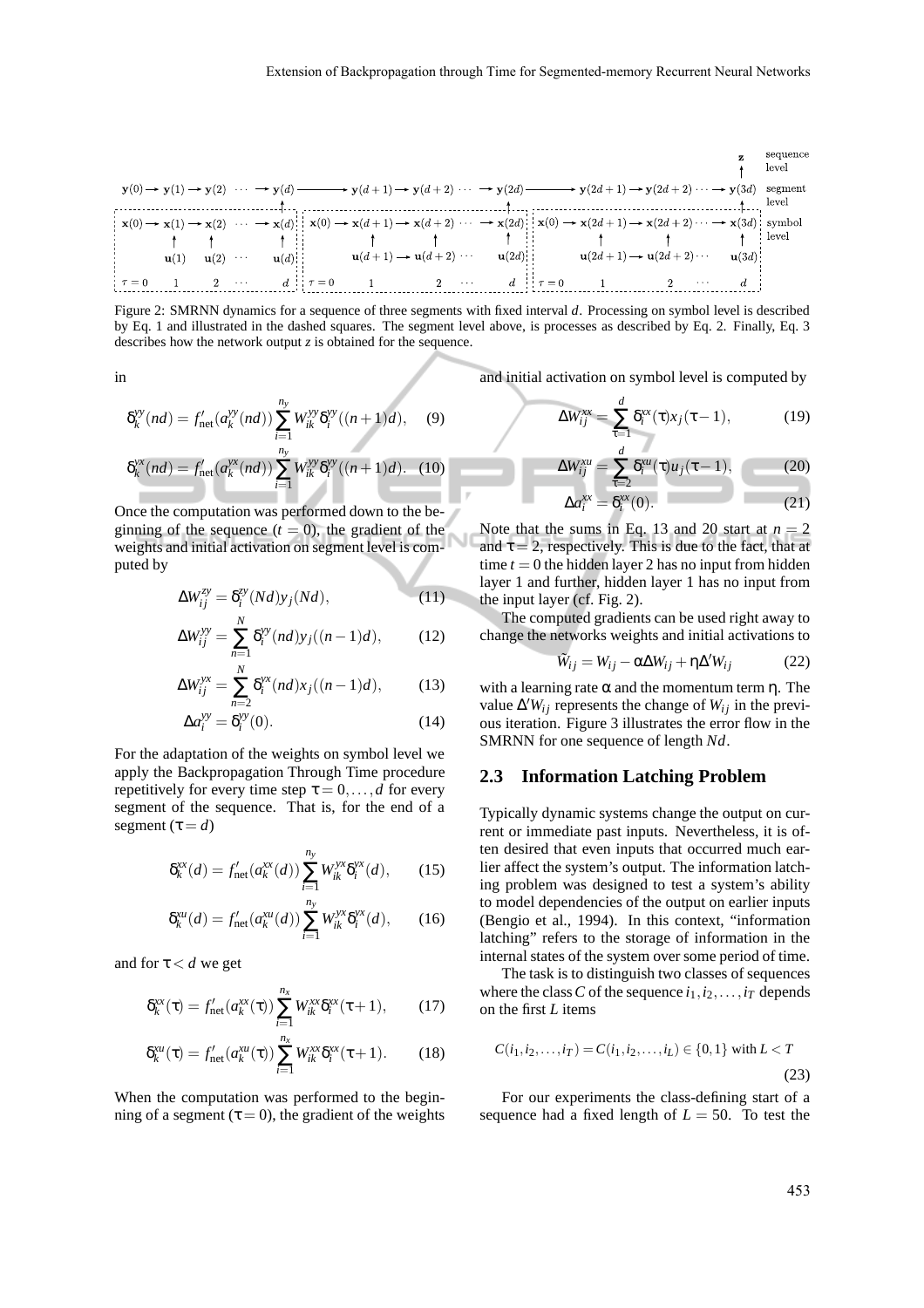

Figure 3: Errorflow of the eBPTT algorithm in an SMRNN for a sequence of length *Nd*. The solid arrows indicate the development of the states of the layers in the network. The dashed arrows show the propagation of the error back through the network and back through time.

networks ability to store the initial inputs over an arbitrary period of time, we gradually increased the length of the sequence *T*. The sequences were generated from an alphabet of 26 letters (a-z), such that the number of input neurons was 26 (1-of-N coding). A sequence was considered to be class  $C = 1$  if the items  $i_1, i_2, \ldots, i_L$  match a predefined string  $s_1, s_2, \ldots, s_L$ , otherwise it was class  $C = 0$ . All items *i* of a sequence that were not predefined were chosen randomly from the alphabet.

For each sequence length *T* we created two sets of sequences for training and testing. With increasing length of the sequences *T* the set of training and test samples was enlarged to ensure generalisation.

## **3 RESULTS**

For every sequence length *T* we trained 100 networks with eRTRL (Chen and Chaudhari, 2009) and eBPTT, respectively. This was done to determine the algorithms' ability to learn the task in general. In every epoch the sequences of the training set were shown in a random order.

The networks' configuration and the size of the training/test sets are adopted from (Chen and Chaudhari, 2009) where SMRNNs and SRNs are compared on the information latching problem. Accordingly, the SMRNNs are comprised of  $n_u = 26$  input units,  $n_x = n_y = 10$  units in the hidden layers, and one output unit  $(n_z = 1)$ . Further, the length of a segment was set to  $d = 15$  and the sigmoidal transfer function  $f_{\text{net}}(x) = 1/(1 + \exp(-x))$  was used for the hidden and output units. The input units simply forwarded the input data which were  $\in \{-1,1\}$ . Initial weights were set to uniformly distributed random values in the range of  $(-1,1)$ .

Learning rate and momentum for each algorithm were chosen after testing 100 networks on all combinations  $\alpha \in \{0.1, 0.2, \ldots, 0.9\}$  and  $\eta \in$  $\{0.1, 0.2, ..., 0.9\}$  on the shortest sequence  $T = 60$ .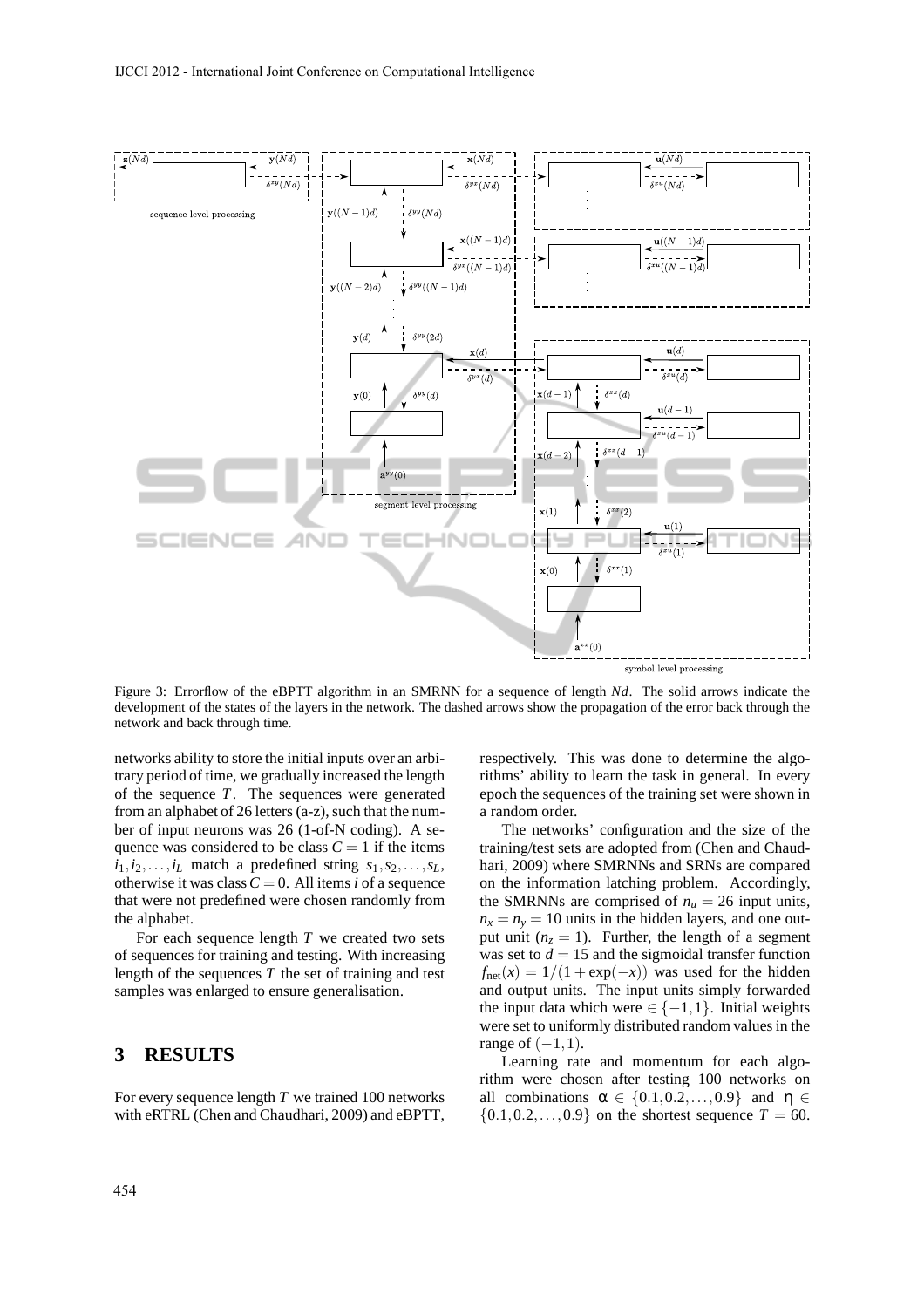The combinations that yielded the highest mean accuracy on the test set were chosen for the experiment, that is  $\alpha = 0.1$ ,  $\eta = 0.4$  for eRTRL and  $\alpha = 0.6$ ,  $\eta = 0.5$  for eBPTT.

Training was stopped when the mean squared error of an epoch fell below 0.01 and thus, the network was considered to have successfully learned the task. For other cases training was cancelled after 1000 epochs. Table 1 shows the results for eRTRL and eBPTT for sequences of length *T* from 60 to 130.

The column for the number of successfully trained networks (#suc) in Tab. 1 clearly shows a decrease for eBPTT with the length of the sequences *T*. On the other hand, nearly all networks were trained successfully with eRTRL. Therefore, we can state that eRTRL is generally able to cope better with longer ranges of output dependencies than eBPTT.

The pure mean number of epochs (#eps) that were needed for training is somewhat misleading. Over the whole experiment eBPTT needs an average of 243.3 epochs for successful training while eRTRL needs only 67.1 epochs. It is important to note that this does not indicate that eRTRL training takes less time than eBPTT. The high computational complexity of Real-Time Recurrent Learning  $(O(n^4))$ , and therefore also of eRTRL, results in a much longer computation time for a single epoch compared to eBPTT. This becomes more and more evident with increasing network size. Figure 4 shows the time that is needed to train an SM-RNN for 100 epochs ( $T = 60$ , set size 50) depending on the number of neurons in the hidden layers<sup>1</sup>. For a considerable big network with  $n_x = n_y = 100$  the training took about 3 minutes with eBPTT and 21.65 hours with eRTRL.



Figure 4: Computation time for training depending on the number of neurons in the hidden layers of the network. Training lasted 100 epochs of 50 sequences of length  $T =$ 60.

The third column in Tab. 1 shows the performance of successfully trained networks on the test set (Acc.). For eBPTT we could observe higher accuracies than for eRTRL. It is also reflected by the overall accuracy of 96.8% for eBPTT compared to 89.2% for eRTRL. This implies, that successful learning with eBPTT guaranteed better generalisation.

### **4 DISCUSSION**

Even though eRTRL was generally better able to cope with the latching of information over longer periods of time, the networks that finally learned the task with eBPTT showed higher accuracies on the test set.

Altogether, the question which learning algorithm to use for a specific task strongly depends on the character of the problem at hand. For small networks, as used for the experiment in Tab. 1, the choice depends on the timespan that has to be bridged. If we expect the output to be dependent on inputs that are comparatively shortly ago  $(T = 60, \ldots, 100)$  eBPTT provides the better choice. There is a high chance for a successful training of the network with a good generalisation. When the outputs depend on inputs that appeared long ago  $(T > 130)$ , the eRTRL algorithm provides the better solution. It guarantees a successful network training where eBPTT could hardly train the network.

In real world problems, as speech recognition, handwriting recognition or protein secondary structure prediction the data to be classified has not such a compact representation as the strings in the information latching task. To be able to learn from such data the network size, that is, number of processing units, has to be increased. As shown in Fig. 4, eRTRL becomes simply impractical for large networks (training time: 3 minutes with eBPTT in contrast to 21.65 hours with eRTRL /  $n_x = n_y = 100$ ). In these cases, eBPTT becomes the only viable choice of a training algorithm.

In future, the combination of both learning algorithms might be a possibility to overcome the drawbacks of both methods. It could reduce the computational complexity of eRTRL and increase eBPTT's ability to learn long-term dependencies.

### **ACKNOWLEDGEMENTS**

The authors acknowledge the support provided by the Transregional Collaborative Research Centre SFB/TRR 62 "Companion-Technology for Cognitive

<sup>&</sup>lt;sup>1</sup>Both algorithms were implemented in Matlab. Training was done on a AMD Opteron 8222 (3GHz), 8GB RAM, CentOS, Matlab R2011b (7.13.0.564) 64-bit.